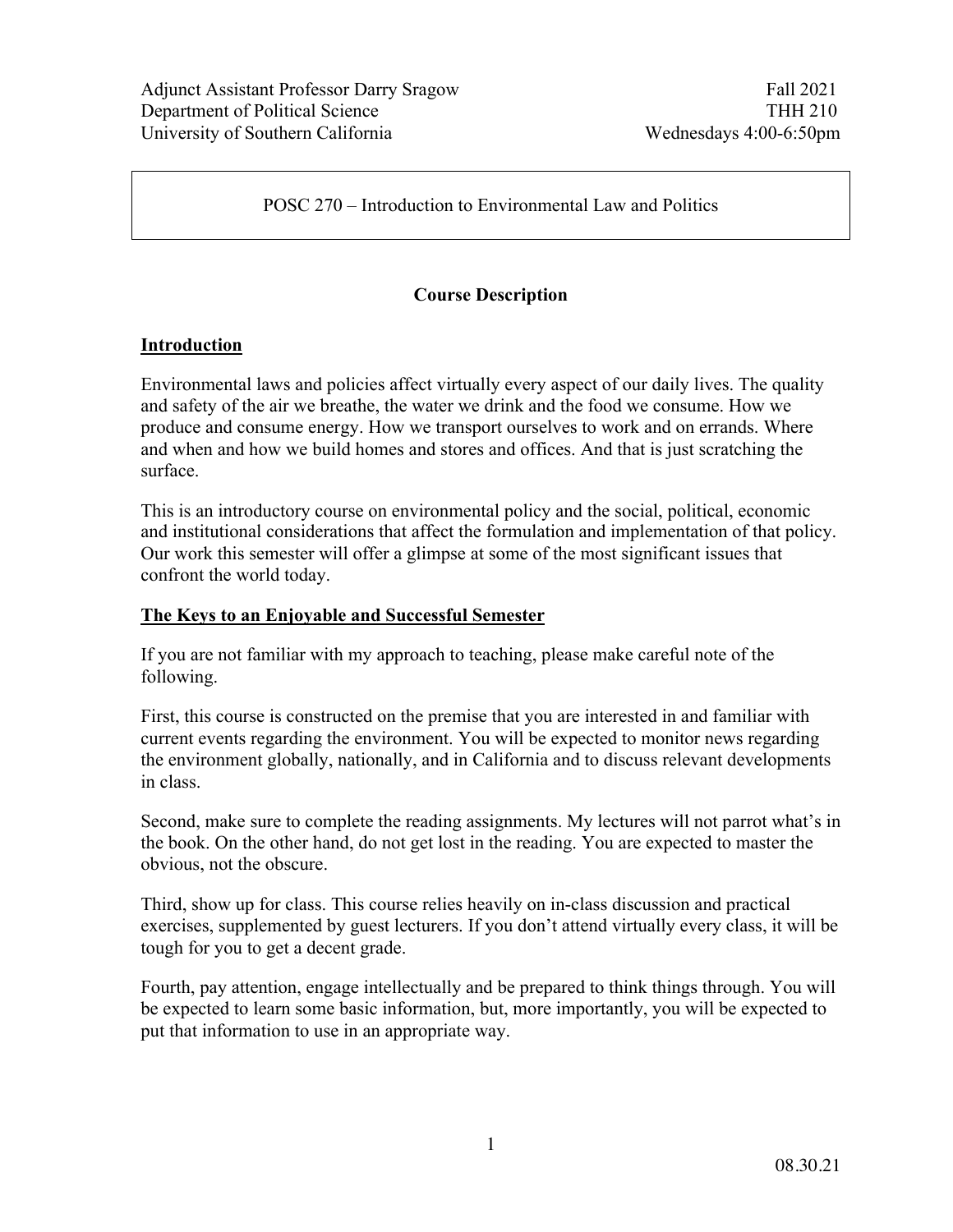# **Required Reading**

There is one book for this course:

*Environmental Law: Legal Studies of the---------------------- Lisa Johnson Environment and Natural Resources* (FlatWorld 2018) (Version 2.0)

#### **Course Requirements and Grading**

As explained above, the course requirements are straightforward: Do the reading, show up, participate in classroom discussion and exercises and complete all written assignments on time.

The components of your grade will be:

- Class Participation (attendance and involvement) ................. 10%
- Midterm .................................................................................20%
- Additional Reading Assignment............................................20%
- Semester Project/Final Paper (usually 15-20 pages)..............40%
- In-Class Final.........................................................................10%

The centerpiece of the course is the semester project/final paper. It will be due at the beginning of the last class. There will be no extensions of the deadline except in the case of documented medical emergency. The penalty for missing this deadline will be one full letter grade for each 24 hours that the paper is late.

The in-class final will be a series of group presentations.

To reiterate, attendance is critical because material from the class and guest lectures will be necessary for the midterm, reading assignment and the final paper. You will be permitted two unexcused absences. After that, each unexcused absence will cost you two points off your total from the components above.

The midterm will be based on the first several weeks of reading and lectures. It is designed primarily to make sure that you have a solid grasp of the basics of the subject matter before beginning in-depth work on your semester project.

## **Office Hours**

My office on campus is in CPA313. I live in Los Angeles and practice law with a large global law firm. The only times I can be on campus are Wednesdays and Thursdays, to teach. Office hours will be Wednesdays and Thursdays from 2:00 until 4:00 p.m. To ensure that I will be there, please schedule your meeting with me ahead of time.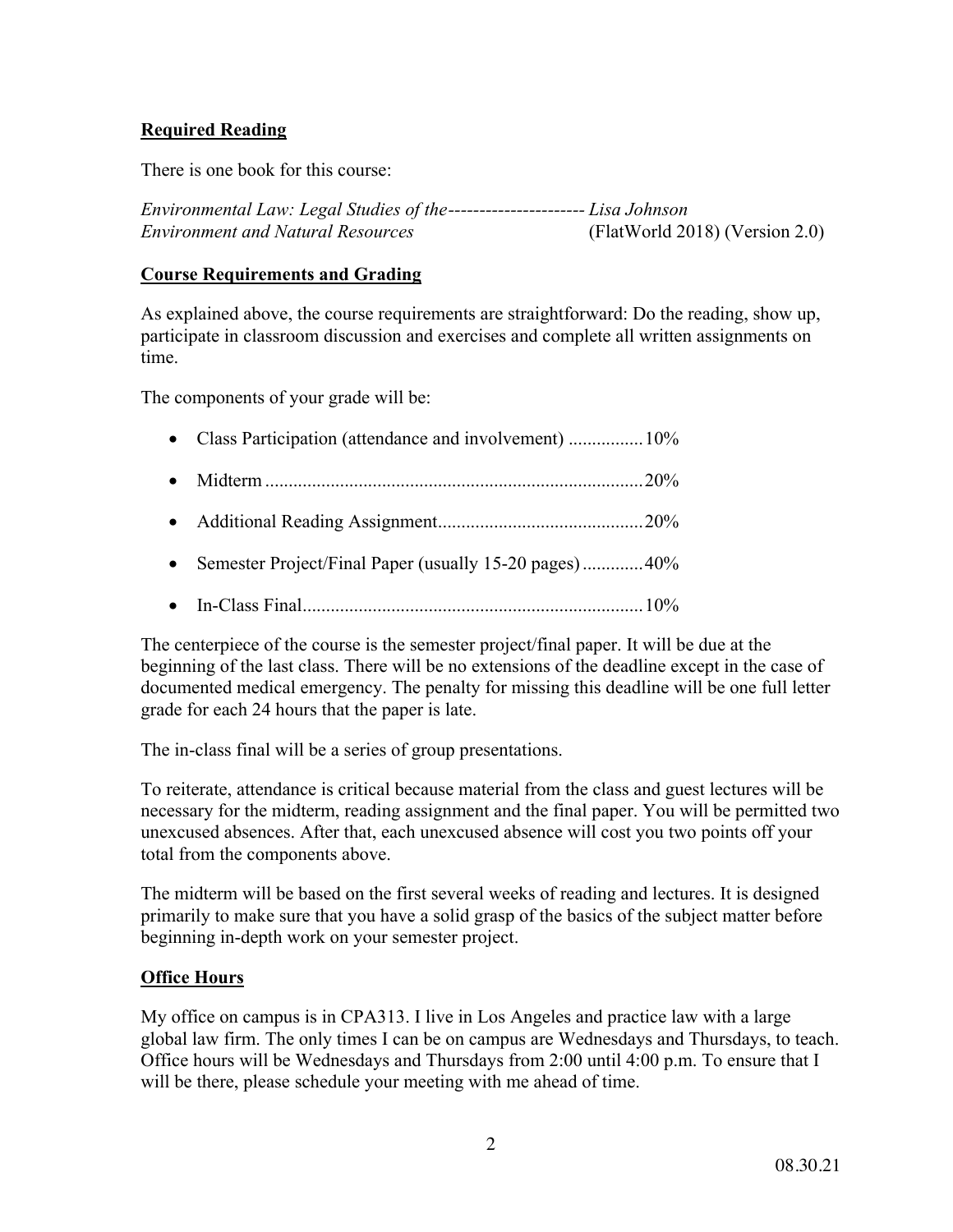My law office is downtown, at Wilshire and Figueroa, and many students have found it convenient to meet there. That affords much more scheduling flexibility, as well as the opportunity to meet some of the people with whom I work.

The most efficient way to reach me is through my law firm e-mail at darry.sragow@dentons.com. The next best option is to call my office. That number is 213.892.2925. You can also call or text me on my mobile phone. That number is 310.968.7725.

## **Students with Disabilities**

Any student requesting academic accommodations based on a disability is required to register with Disability Services and Programs (DSP) each semester. A letter of verification for approved accommodations can be obtained from DSP. Please be sure the letter is delivered to me as early in the semester as possible. DSP is located in STU 301 and is open 8:30 a.m. - 5:00 p.m., Monday through Friday. The phone number for DSP is 213.740.0776.

# **A Little Background**

This is my 22<sup>nd</sup> year teaching at least one undergraduate political science course every semester. At USC, in addition to this course, I have taught POSC 315, Regulation of Elections and Political Finance; POSC 325, State Politics; POSC 335, Political Parties, Campaigns and Elections; POSC 347, Environmental Law; and POSC 425, Legislative Process. From 1999 through 2003, for eight semesters, I taught a course similar to POSC 335 at Berkeley.

A number of my former students are now playing major, visible roles in the political world. If you are thinking about a career in politics, government, public policy or the law, this course will be immensely helpful. If you are thinking about a career in some other field altogether, or if you aren't thinking at all about a career, this course will be informative and, hopefully, interesting and enjoyable.

A little online research will give you a sense of my professional background. Suffice it to say that I have devoted much of my life to the formulation of public policy in Washington, D.C. and California.

I am delighted to be teaching this course and hope it will provide you with a genuine understanding of how, why and with what consequences environmental policies are crafted and implemented in this country.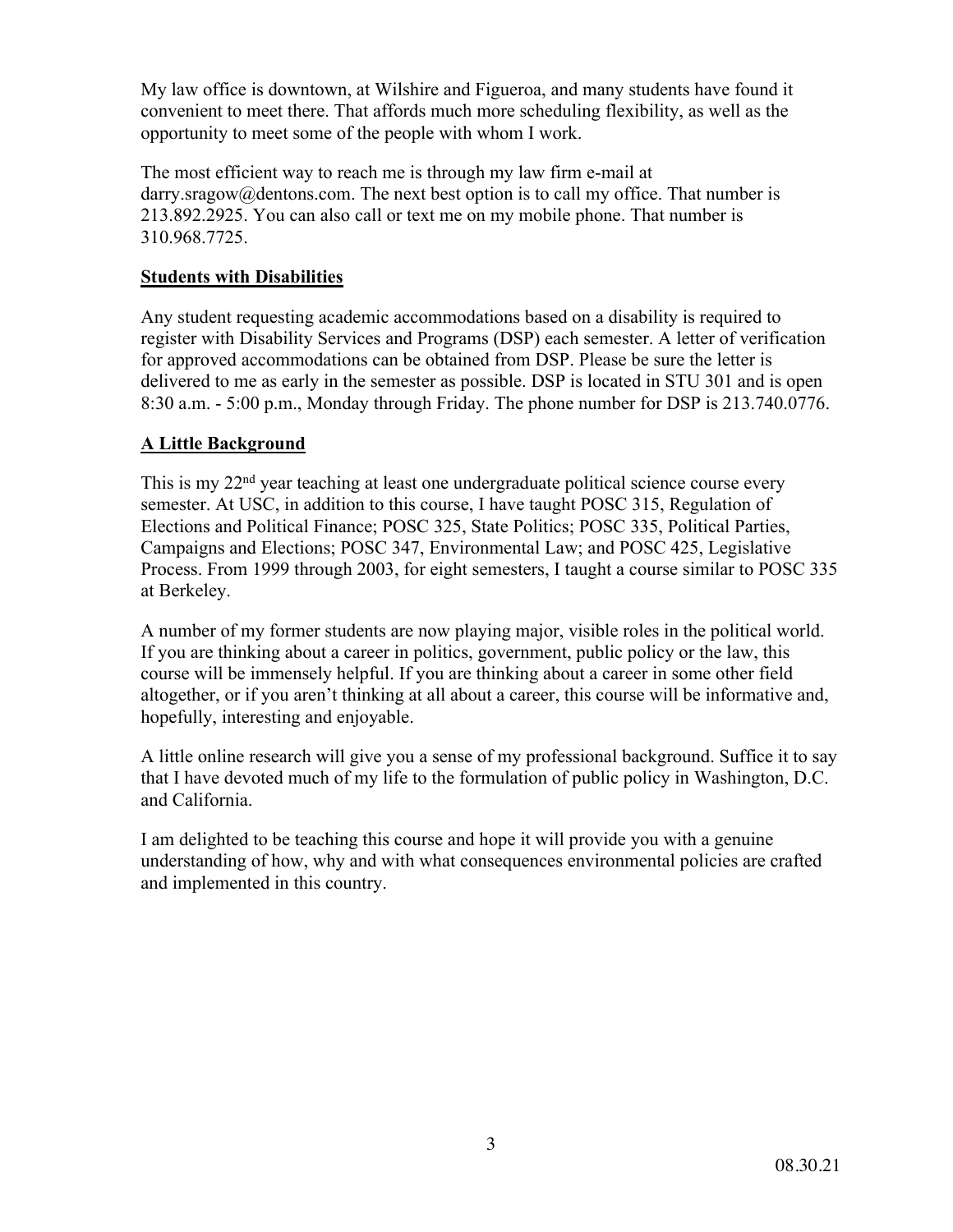POSC 270 – Introduction to Environmental Law and Politics

# **Reading and Written Assignments**

| Week 1  | August 25    | Introduction to Environmental Law<br>Text, pp. $1 - 30$ ; Sec. $1.1 - 1.3$        |
|---------|--------------|-----------------------------------------------------------------------------------|
| Week 2  | September 1  | <b>Underlying Policy Considerations</b><br>Text, pp. $31 - 47$ ; Sec. $1.4 - 1.7$ |
| Week 3  | September 8  | American Legal System<br>Text, pp. $49 - 69$ ; Sec. $2.1 - 2.2$                   |
| Week 4  | September 15 | U.S. Constitutional Law<br>Text, pp. $215 - 286$ ; Sec. $6.1 - 6.7$               |
| Week 5  | September 22 | Common Law: Torts<br>Text, pp. $133 - 170$ ; Sec. $4.1 - 4.7$                     |
| Week 6  | September 29 | <b>Statutes</b><br>Text, pp. $325 - 403$ ; Sec. $8.1 - 8.8$                       |
| Week 7  | October 6    | Administrative Law<br>Text, pp. $289 - 324$ ; Sec. $7.1 - 7.5$                    |
| Week 8  | October 13   | The Courts<br>Text, pp. $70 - 92$ ; Sec. $2.3 - 2.6$                              |
| Week 9  | October 20   | <b>MIDTERM</b>                                                                    |
| Week 10 | October 27   | Property Law<br>Text, pp. 93 – 132; Sec. $3.1 - 3.6$                              |
| Week 11 | November 3   | <b>Contract Law</b><br>Text, pp. $171 - 214$ ; Sec. $5.1 - 5.7$                   |
| Week 12 | November 10  | <b>ADDITIONAL READING ASSIGNMENT</b>                                              |